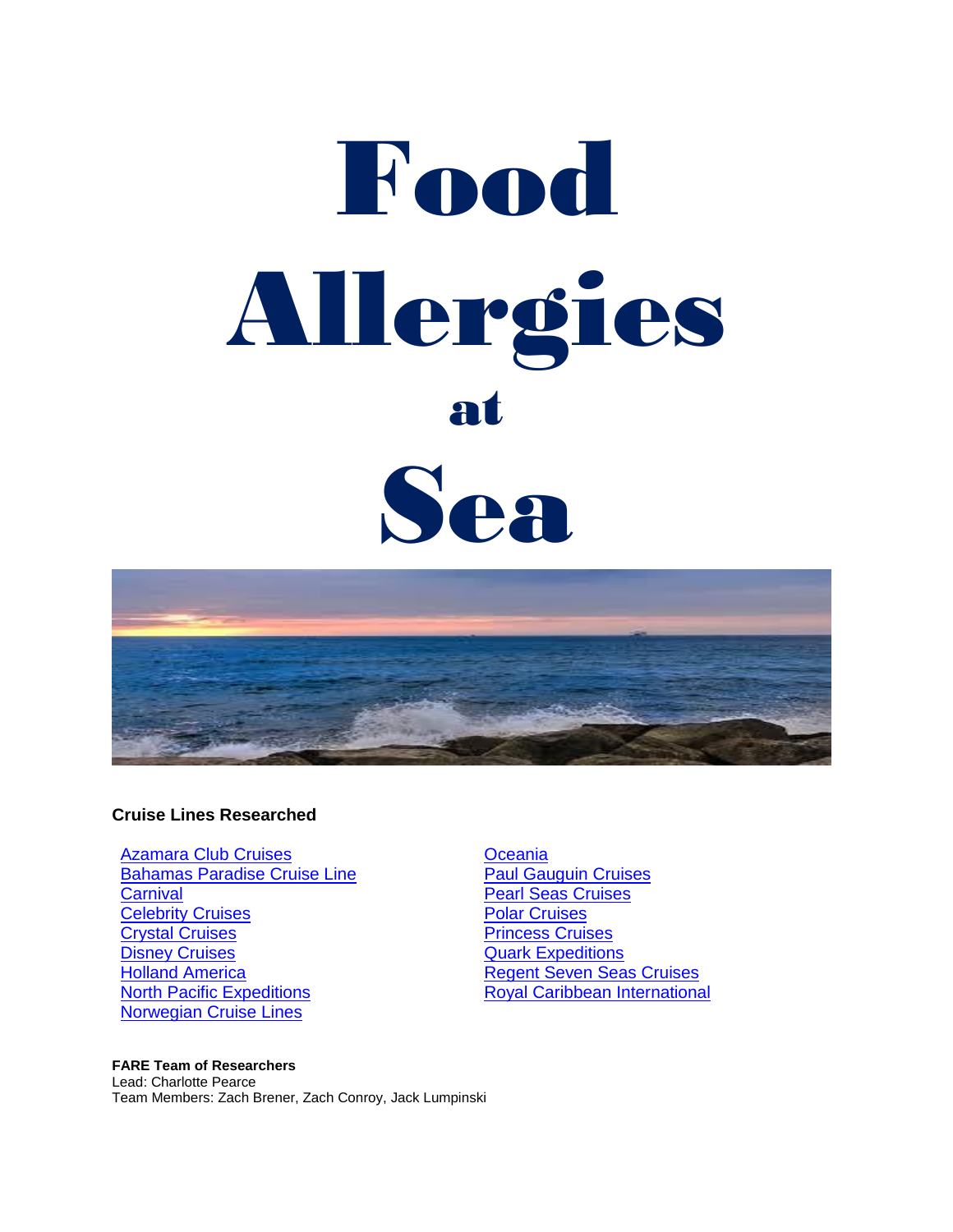#### **Research Aim:**

The focus of this research project was to evaluate the food allergy accommodation level provided on various cruise lines. The set of questions evaluated were the following:

- Is there a specific restaurant or buffet on the ship geared toward passengers with food allergies?
- Are there food allergy accommodations only in the main dining room or are they available at various eating areas around the ship?
- Are there food allergy menus or is there ingredient information available?
- Is there an option to plan ahead and let your waiter / waitress know before you board that you have food allergies, or do you wait and tell the server the first night?
- Does the cruise line have to be notified in writing before boarding of any food allergies?
- Are there meals available specific to a person's food allergies?
- What precautions are taken for cross-contamination concern regarding buffets?
- Is there adequate medical staff and supplies available on the boat? Specifically, are there nurses on call 24/7? Do they stock epinephrine, steroids, and a breathing apparatus on board?

Some cruise lines had information available on the company website. For others, we were able to ask questions on the phone. And some had very little information on the website or phone about food allergies. Therefore, very different levels of information are presented for each cruise line.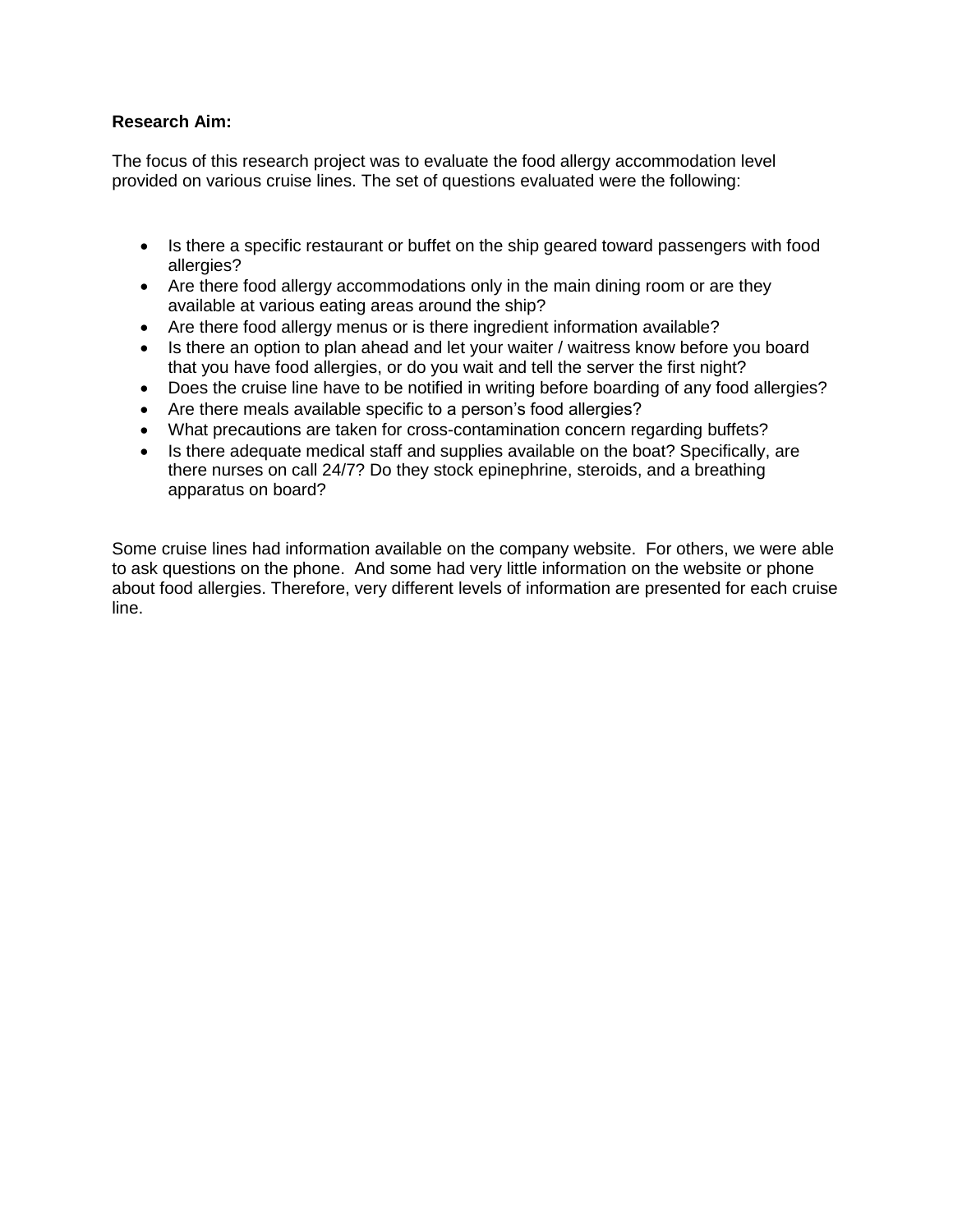# <span id="page-2-0"></span>**Azamara Club Cruises**

#### **Is there a specific restaurant or buffet on the ship geared toward passengers with food allergies?**

The main dining hall is best because your server will be prepared to accommodate.

#### **Are there food allergy menus or ingredient information available?**

Food will be specifically made according to the allergens listen in the document before boarding.

**Is there an option to plan ahead and let your waiter/waitress know before you board that you have food allergies, or do you wait and tell the server the first night?**

Yes, let them know before. Requests must be submitted in writing no later than 40 days prior to sailing for Caribbean cruises, and 80 days prior to sailing for all other regions. Cruise ship needs a written list of allergens before boarding.

**What precautions are taken for cross-contamination concerns regarding buffets?** Buffets are for everyone; therefore, they do not accommodate for specific food allergies. All food is mixed (example: no specific areas for nut desserts).

**Is there adequate medical staff and supplies available on the boat? Specifically, are there nurses on call 24/7? Do they stock epinephrine, steroids, and a breathing apparatus on board?**

There is a medical staff on board.

# <span id="page-2-1"></span>**Bahamas Paradise Cruise Line**

Very little information was found for this cruise line. The only information available was that the cruise line must be notified in writing before boarding.

# <span id="page-2-2"></span>**Carnival**

#### **Is there a specific restaurant or buffet on the ship geared toward passengers with food allergies?**

They offer allergy-free foods in their dining rooms and on the Lido Deck. They can also assist in planning your daily meals in the dining room. They offer food options that do not include the top food allergens.

#### **Are there food allergy accommodations only in the main dining room or are they available at various eating areas around the ship?**

Although there are a number of options at the various restaurants, special dietary and food requests can be accommodated in the main dining rooms only.

#### **Are there food allergy menus or ingredient information available?**

Gluten-free pizza dough, pasta, bread for deli sandwiches, and hamburgers buns, as well as cake are available upon request. Plus, our frozen desserts and yogurt are gluten-free. All items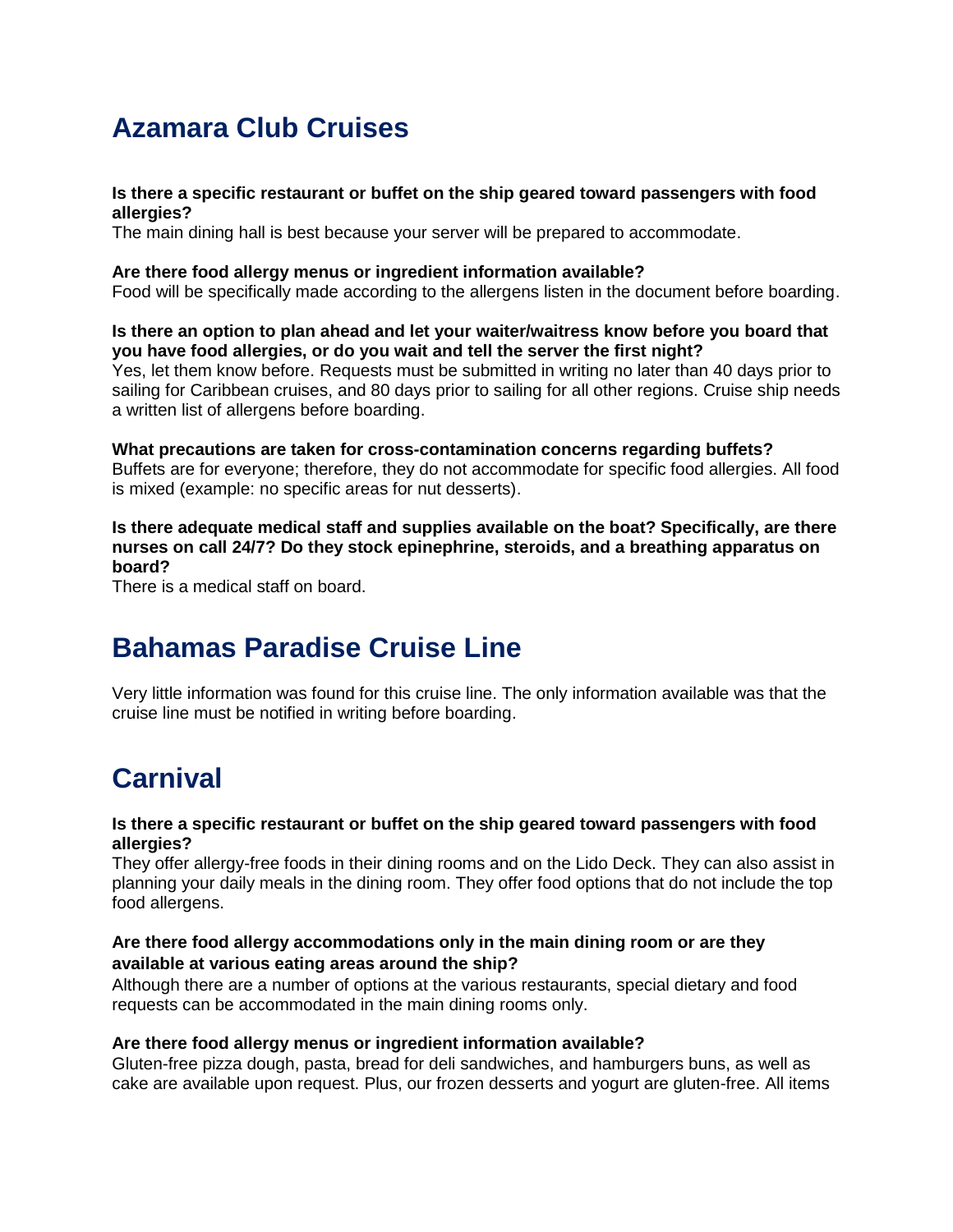are freshly prepared and may take a little longer than regular menu items. Gluten-free beer, Estrella Daura, is available for your enjoyment.

#### **Is there an option to plan ahead and let your waiter / waitress know before you board that you have food allergies, or do you wait and tell the server the first night?**

Please discuss this the first evening of your cruise. Once on board, we ask you speak with the headwaiter or dining room host in advance, so they can assist in planning your daily meals in the dining room. This will allow us the necessary time to prepare foods, as requested, in a timely manner.

#### **Are there meals available specific to a person's food allergies?**

They serve snacks and meals. The snacks vary per ship, including snacks for children with food allergies.

#### **Is there adequate medical staff and supplies available on the boat? Specifically, are there nurses on call 24/7? Do they stock epinephrine, steroids, and a breathing apparatus on board?**

Youth staff can use epinephrine auto-injectors. Carnival carries epinephrine on board.

# <span id="page-3-0"></span>**Celebrity Cruises**

#### **Is there a specific restaurant or buffet on the ship geared toward passengers with food allergies?**

Main dining room is best because servers can accommodate specifically to you.

#### **Are there food allergy accommodations only in the main dining room, or are they available at various eating areas around the ship?**

The main dining room is the best option for the most part because there is an area set up for food allergy passengers that is accommodating to allergens.

#### **Are there food allergy menus or ingredient information available?**

Passengers can ask about ingredients. Celebrity is working with Dine Aware, a company that helps food service staff improve their understanding of food allergies. This program is helping them create new food allergy standards on their ships. Dine Aware started in November 2016.

#### **Is there an option to plan ahead and let your waiter / waitress know before you board that you have food allergies, or do you wait and tell the server the first night?**

Either way; planning ahead is advised, but they will still allow passengers to let their server know the first night.

**Does the cruise line have to be notified in writing before boarding of any food allergies?** Yes, it is best to inform the staff so they can be aware and safe. They also need to get the right supplies.

#### **Is there adequate medical staff and supplies available on the boat? Specifically, are there nurses on call 24/7? Do they stock epinephrine, steroids, and a breathing apparatus on board?**

Youth staff are not allowed to give epinephrine. Parents register their children, leave the epinephrine, and talk to the staff. Staff are trained to recognize emergencies and to tell the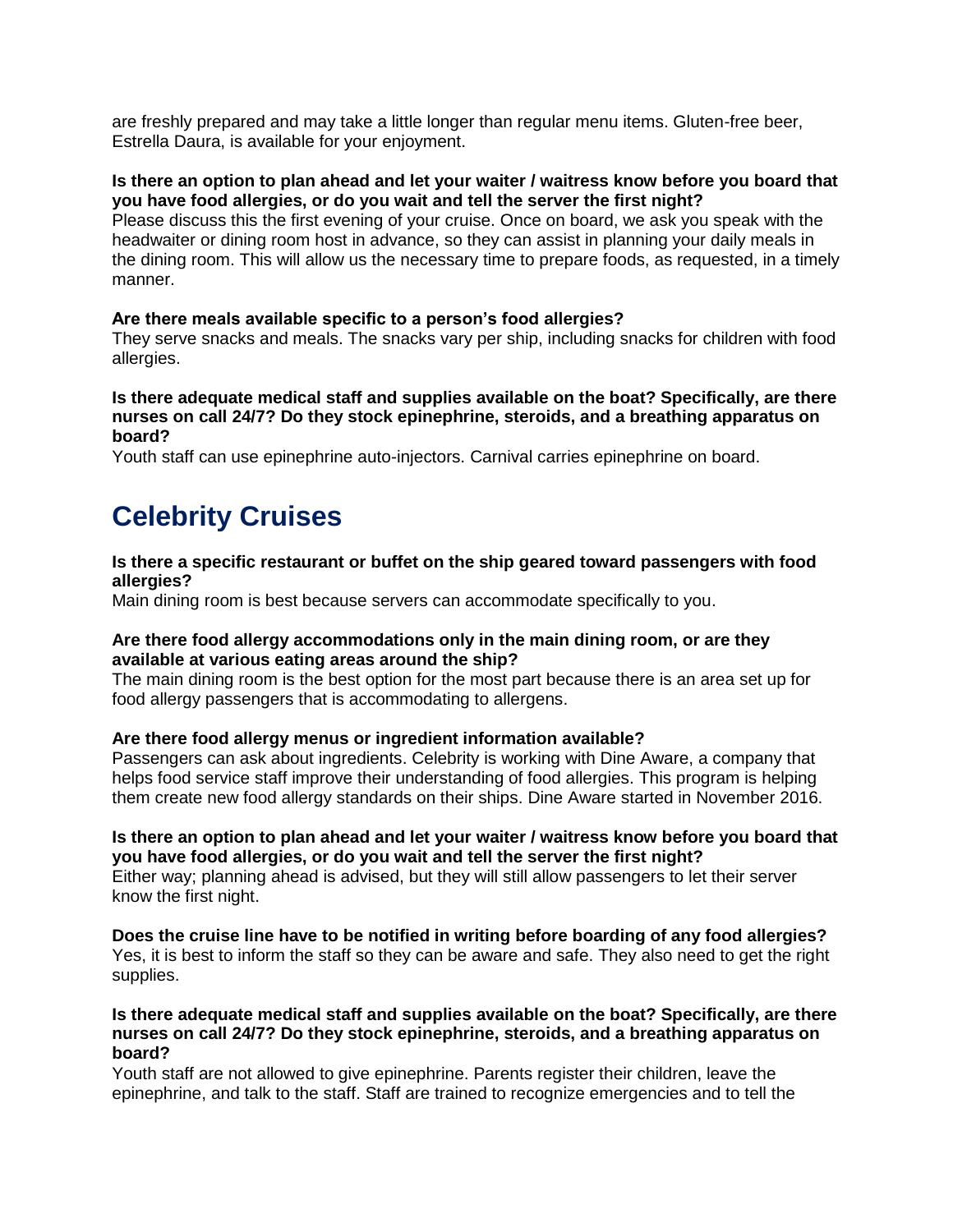medical staff immediately. Staff use a special form to help them keep children with food allergies safe during meal times. To avoid allergic reactions, children cannot bring food or drinks into Celebrity's youth programs and snacks are not served. They do serve the children lunch and dinner in their Oceanview Cafe. It is set up to handle food allergies and other dietary restrictions.

Guests must ensure that they bring an adequate supply of any medication they require for the entire duration of the cruise. The ship's medical centers may not have a supply of any needed medication and not all medication will be available in the ports-of-call.

# <span id="page-4-0"></span>**Crystal Cruises**

#### **Is there a specific restaurant or buffet on the ship geared toward passengers with food allergies?**

All Crystal Cruise guests are welcome to dine at any of our dining locations onboard. Food allergies can be accommodated; please speak to your server or the restaurant manager.

#### **Are there food allergy accommodations only in the main dining room, or are they available at various eating areas around the ship?**

Food allergy accommodations can be made throughout Crystal Cruise ships, including in-suite dining and 24-hour room service. To ensure your safety, please discuss your needs with your server or dining manager.

#### **Are there food allergy menus or ingredient information available?**

While individual food allergy menus are not available on Crystal Cruises, ingredient information is always available upon request. Please speak to your server and/or chef if you would like to review meal ingredients.

#### **Is there an option to plan ahead and let your waiter/waitress know before you board that you have food allergies, or do you wait and tell the server the first night?**

Please confirm your arrangements with the Food & Beverage staff on the day of embarkation to ensure all is in order. (Note, there may be a charge for some special requests, as well as any applicable shipping fees.)

#### **Does the cruise line have to be notified in writing before boarding of any food allergies?**

Yes. If you require a special diet or need specific food items during your cruise, or if you have any food allergies, Crystal Cruises ask that you submit your written dietary requests to its Onboard Guest Services Department by fax to 310-785-3975, or by email to the appropriate Onboard Guest Services team (based on your cruise/ship) at least 90 days (3 months) prior to sailing.

#### **Are there meals available specific to a person's food allergies?**

Meals will be customized according to your needs. Please discuss your requirements with our chefs, your server, and/or the dining room manager.

#### **What precautions are taking for cross-contamination concerns regarding buffets?**

Crystal Cruise staff are trained using industry standards to take precautions in the preparation and serving areas to minimize cross contamination when preparing and serving meals for passengers with food allergies.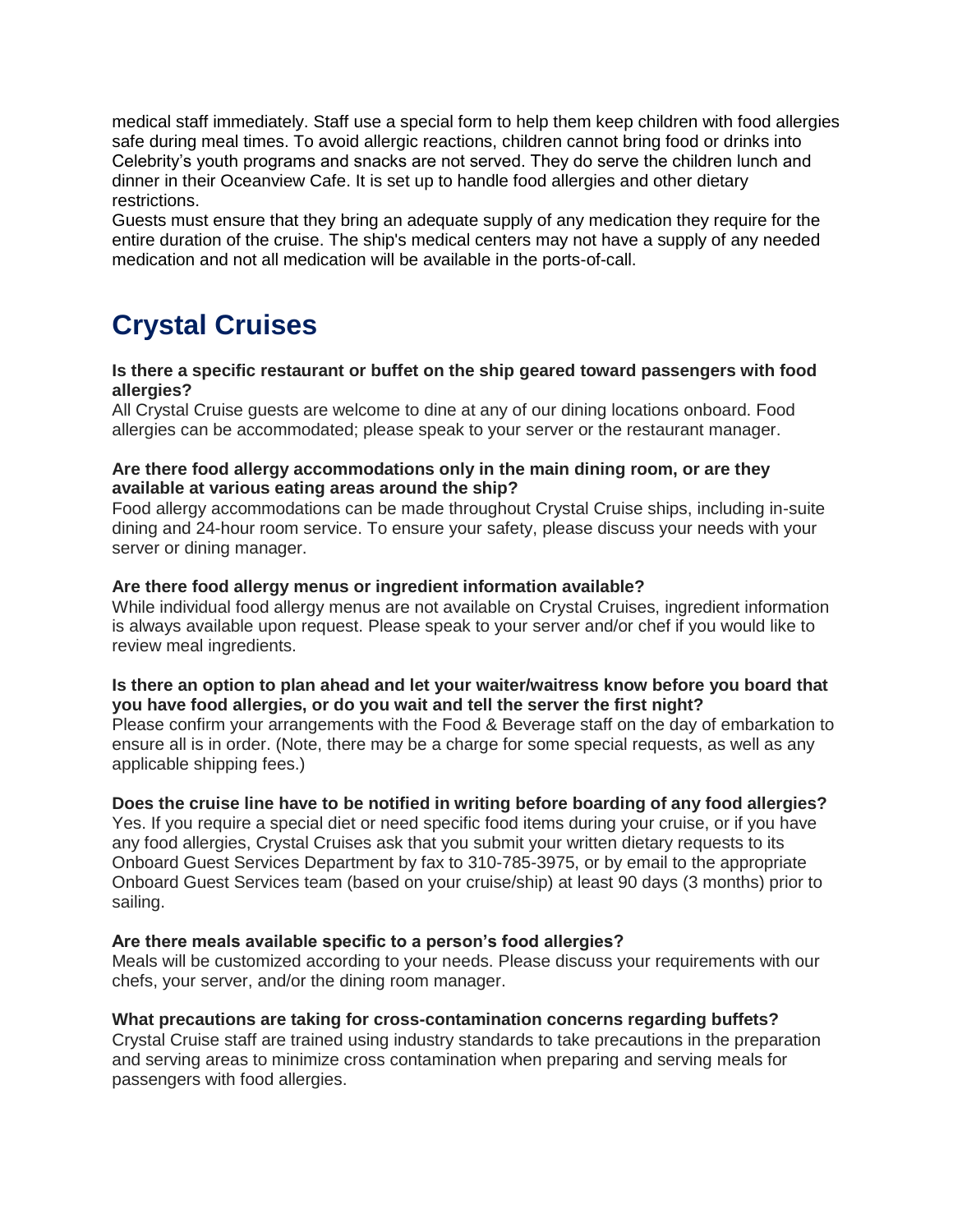#### **Is there adequate medical staff and supplies available on the boat? Specifically, are there nurses on call 24/7? Do they stock epinephrine, steroids, and a breathing apparatus on board?**

Crystal Cruises, Crystal Yacht Cruises, and Crystal Expedition Cruises sail with a professional medical staff on board and provide basic medical service/assistance.

Crystal RIVER Cruises ships do not have medical facilities and do not sail with a dedicated medical staff onboard. However, medical service/s can be easily contacted from local shoreside facilities, if required.

# <span id="page-5-0"></span>**Disney Cruises**

#### **Is there a specific restaurant or buffet on the ship geared toward passengers with food allergies?**

There is not one specific restaurant designated for people with food allergies. Disney Cruise Line states that allergy-friendly meals are served or can be requested at most Disney Cruise Line restaurants and dining locations, with table service restaurants being the easiest to accommodate your requests. Buffet areas are the most difficult location to accommodate requests in a timely manner, but the manager at the buffet will prepare your meal separately from the buffet to minimize cross-contamination issues.

#### **Are there food allergy accommodations only in the main dining room or are they available at various eating areas around the ship?**

Food allergy accommodations are made everywhere on the Disney cruise ship, including table service, quick service, buffet areas, and in-room dining. Due to limited galley space and preparation areas, special dietary requests may not always be accommodated in quick-service food locations or through in-room dining.

#### **Are there food allergy menus or ingredient information available?**

Allergy-friendly menus are available at both table service and quick service locations. Buffets provide allergen guides and alternate meal options, and a dining staff member will walk you through the buffet line to help you decide which foods are safe for you.

#### **Is there an option to plan ahead and let your waiter / waitress know before you board that you have food allergies, or do you wait and tell the server the first night?**

Guests with food allergies should contact Disney Cruise Line and note all relevant food allergies prior to the cruise. In addition, guests should plan to discuss their dietary requirements with their designated head server upon arrival at the restaurant.

At table service restaurants, guests may pre-select their meal (breakfast, lunch, and/or dinner) from a menu a day in advance.

#### **Does the cruise line have to be notified in writing before boarding of any food allergies?** Notify the Disney Cruise Line Contact Center or your travel agent of your food allergy requirements at least 4 weeks prior to your sail date. For concerns regarding life-threatening or severe dietary allergies, notify the Special Services team at 407-566-3602 at least 4 weeks prior to your cruise. You may request the dietary request form via phone by calling 1-800-951-3532.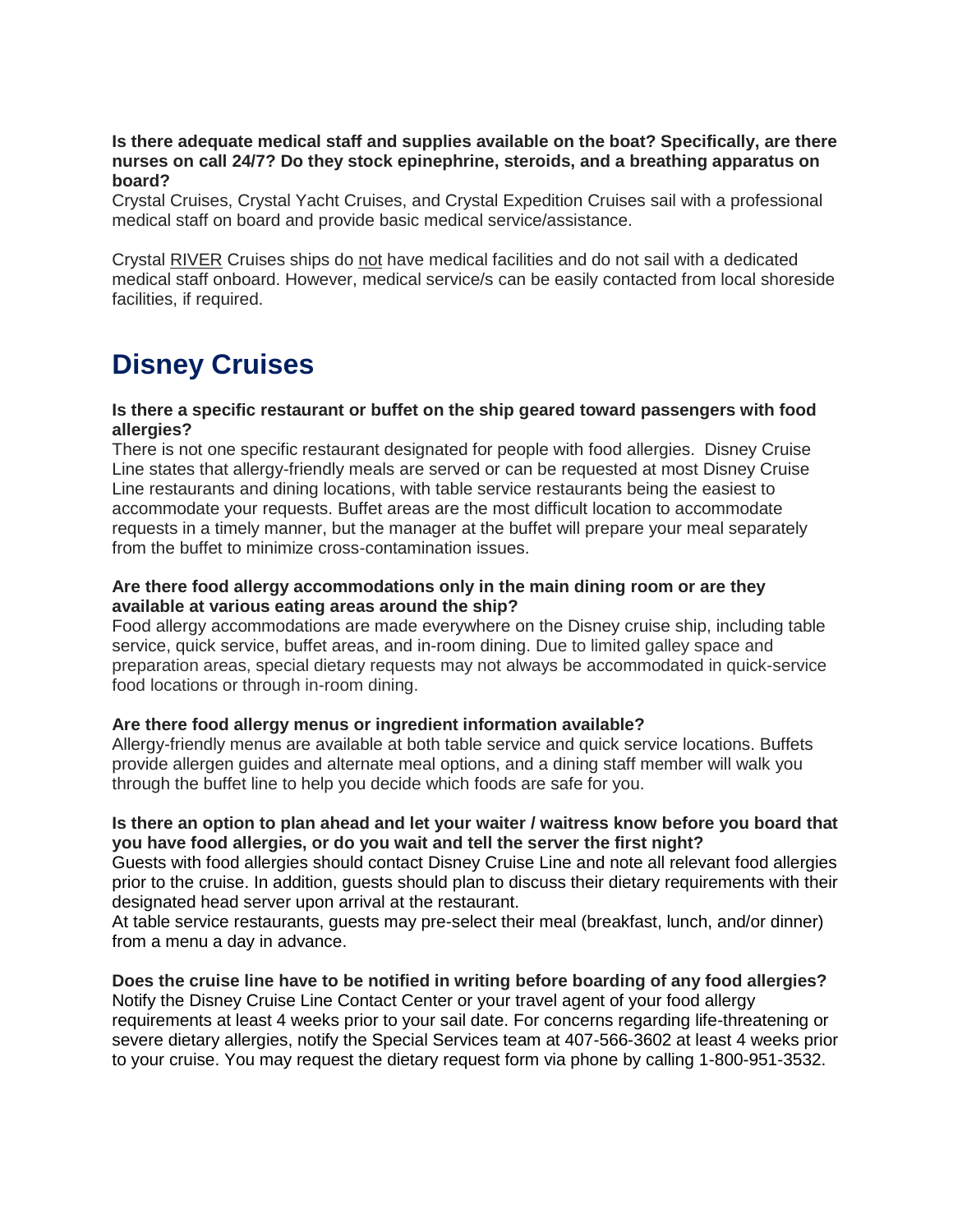Once aboard the ship, dietary allergies should also be brought to the attention of your Disney Head Server, and you should plan to attend the Dining Session the first day that you board to discuss your food allergy requirements with the on-board food services team.

#### **Are there meals available specific to a person's food allergies?**

No, there are not meals available specific to a person's food allergies. Your Disney Head Server will discuss safe meal options with you.

#### **What precautions are taking for cross-contamination concerns regarding buffets?**

Disney strives to use reasonable efforts in our food sourcing, preparation, and handling procedures to avoid the introduction of the named allergens into your menu choices. If you wish to dine at the buffet, please speak to the Disney manager on site, and s/he will prepare a separate meal for you to minimize cross contamination of allergens. While Disney takes steps to prevent cross-contact, Disney does not have separate allergy-friendly kitchens and is unable to guarantee that a menu item is completely free of allergens.

#### **Is there adequate medical staff and supplies available on the boat? Specifically, are there nurses on call 24/7? Do they stock epinephrine, steroids, and a breathing apparatus on board?**

In the event of a medical emergency, a doctor and nurse are on call 24/7. The Disney Health Center, located on Deck 1 of each cruise ship, is outfitted and stocked in a similar fashion to a typical primary care physician's office.

If you forget your EpiPen and suffer from life-threatening food allergies, EpiPens are available on a case-by-case basis at the ship's Health Center and at First Aid.

## <span id="page-6-0"></span>**Holland America**

#### **Is there a specific restaurant or buffet on the ship geared toward passengers with food allergies?**

Whether you wish to enjoy fine dining, casual dining, or in-room dining, your meals on board Holland America will be prepared with your food allergy accommodations in mind. Holland America staff will do their best to assist you.

#### **Are there food allergy accommodations only in the main dining room or are they available at various eating areas around the ship?**

Food allergy accommodations are available throughout the ship. Please bring your food allergy needs to the attention of your server or any member of our culinary team.

#### **Are there food allergy menus or ingredient information available?**

While our main ingredients are listed with each menu item, you may not know if a meal contains trace amounts other common allergens such as nuts, milk or butter. If you are excited about a menu item, but not sure if it is free of your allergens, speak to your server and our culinary team to be sure that each meal is safe and healthy for you to enjoy.

#### **Is there an option to plan ahead and let your waiter / waitress know before you board that you have food allergies, or do you wait and tell the server the first night?**

Food allergies will be noted at the time of your booking. However, please remind any server or member of our culinary team of your food allergy accommodation requests at each meal. The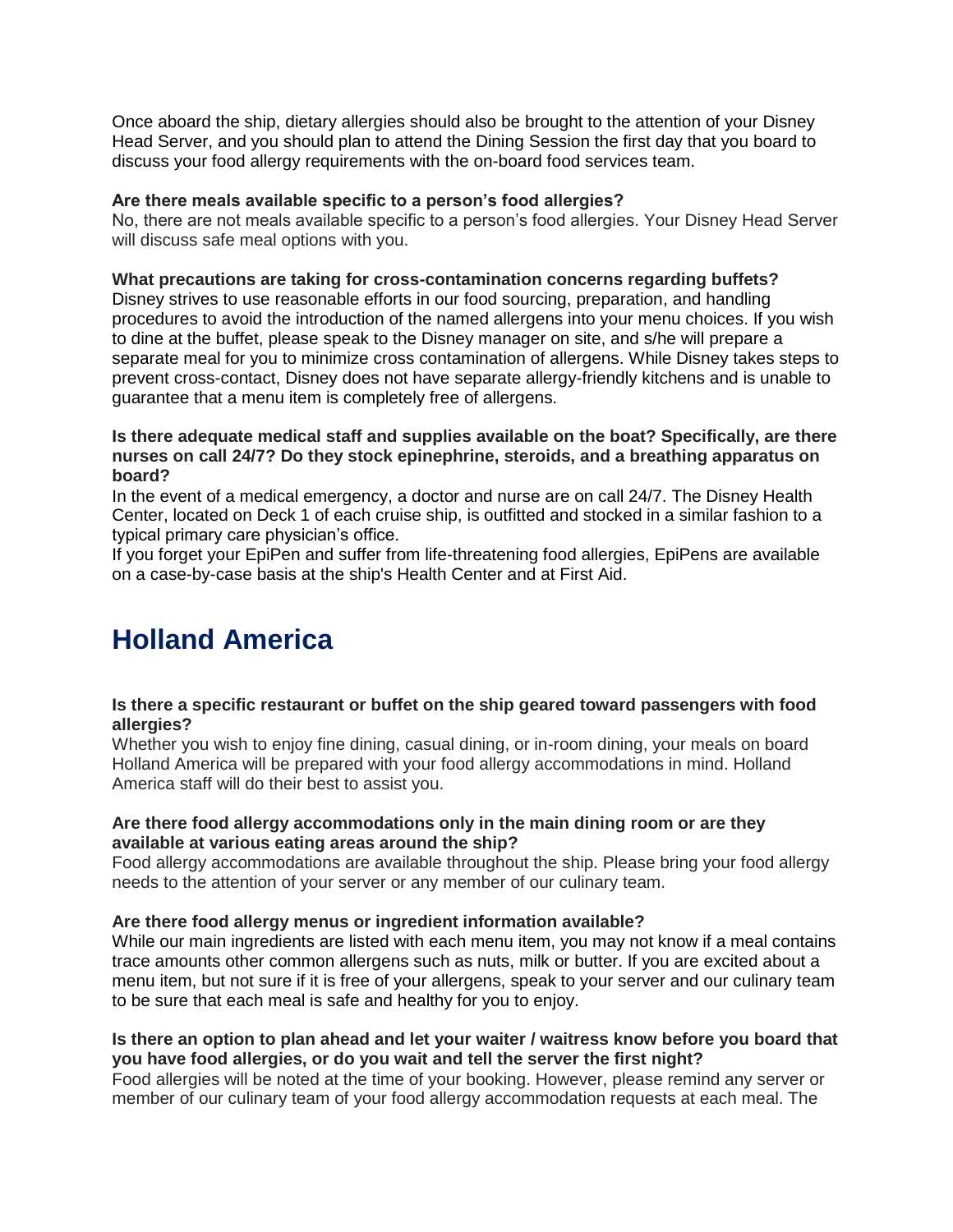staff of Holland America will do its best to provide an enjoyable and delicious meal that meets your needs.

**Does the cruise line have to be notified in writing before boarding of any food allergies?** Yes. If you have special dietary needs that require assistance, please contact Ship Services at least three weeks prior to your departure: 1–800–541–1576.

#### **Are there meals available specific to a person's food allergies?**

Each meal is prepared based on the needs of the cruise passenger and their food restrictions. Please discuss your requirements with a member of the dining staff.

#### **What precautions are taking for cross-contamination concerns regarding buffets?**

Holland America staff are required to complete training that includes cross contamination prevention. Clean utensils, frequent cleaning of buffet stations, and other measures are in place to minimize the odds of cross contamination but cannot guarantee cross contamination has not occurred. Please discuss your food allergy restrictions with a member of the dining staff so that we may provide you with a safe and delicious meal.

#### **Is there adequate medical staff and supplies available on the boat? Specifically, are there nurses on call 24/7? Do they stock epinephrine, steroids, and a breathing apparatus on board?**

Each Holland America Line ship has a medical center carrying much of the standard equipment found in North American hospital emergency departments. While not a full-service hospital, the onboard medical center accommodates most emergencies and routine medical procedures.

The on-board medical center maintains regular hours daily from 8 a.m. to 6 p.m. The medical officers respond to on-board emergencies 24 hours a day.

Although a well-stocked pharmacy is available onboard to treat most conditions, guests are advised to bring their own prescription medications with them.

## <span id="page-7-0"></span>**North Pacific Expeditions**

#### **Is there a specific restaurant or buffet on the ship geared toward passengers with food allergies?**

Because the entire ship only accommodates 12 guests, there is only one dining room.

#### **Are there food allergy accommodations only in the main dining room, or are they available at various eating areas around the ship?**

The chef ensures safe meals. This is a very small yacht, so the chef is the main contact point of contact for allergy concerns once onboard.

#### **Are there food allergy menus or ingredient information available?**

Yes, both food allergy menus and ingredient information are available via the chef.

#### **Is there an option to plan ahead and let your waiter/waitress know before you board that you have food allergies, or do you wait and tell the server the first night?**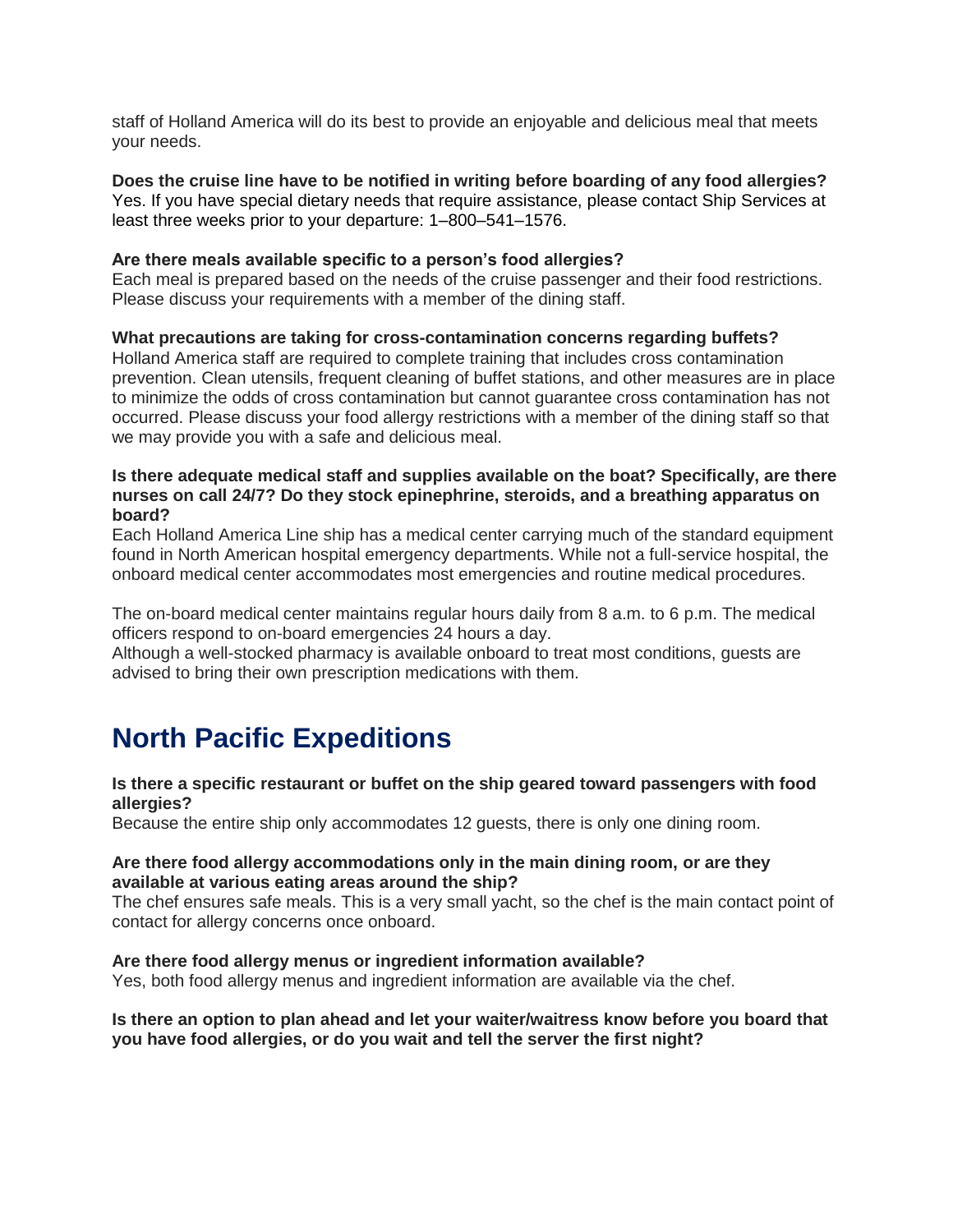Before your journey begins, you can provide information on your dietary needs or allergies, which are all taken into account for meal planning. The chef is the main point of contact upon boarding.

**Does the cruise line have to be notified in writing before boarding of any food allergies?** Please note allergies with the Director of Sales and Marketing when making your reservation. The Director will coordinate this information with the chef.

#### **Are there meals available specific to a person's food allergies?**

The chef has a wealth of experience with various allergy and dietary needs and will work with you directly as much as necessary so that you are comfortable and taken care of throughout the cruise.

**What precautions are taking for cross contamination concern regarding buffets?** Meals are not served buffet style on this small vessel.

#### **Is there adequate medical staff and supplies available on the boat? Specifically, are there nurses on call 24/7? Do they stock epinephrine, steroids, and a breathing apparatus on board?**

There is no physician nor nurse on staff; basic first aid supplies and an AED are onboard. The Captain is first aid/CPR-qualified, and some staff are trained Wilderness First Responders. For serious issues, a satellite phone would be used to contact the Coast Guard for assistance.

## <span id="page-8-0"></span>**Norwegian Cruise Lines**

#### **Is there a specific restaurant or buffet on the ship geared toward passengers with food allergies?**

All Norwegian dining options are available to our passengers with food allergies. However, it is easiest to accommodate your requests at our main dining rooms and our specialty dining options. It may take a bit more time to accommodate your needs at our buffets if a meal needs to be specially prepared.

#### **Are there food allergy menus or ingredient information available?**

Ingredient information is available upon request. Please ask your server for details.

#### **Is there an option to plan ahead and let your waiter / waitress know before you board that you have food allergies, or do you wait and tell the server the first night?**

Your specific food allergies will be noted in your reservations when you book your cruise, and this will be relayed to all dining reservations that you make during your cruise.

**Does the cruise line have to be notified in writing before boarding of any food allergies?** NCL requires you to notify NCL of your food allergies AT LEAST 30 days prior to sailing. This is best accomplished when you book your cruise with your travel agent.

#### **Are there meals available specific to a person's food allergies?**

Norwegian Cruise Lines does not provide allergen-specific menus/meals, but a member of the culinary or dining staff is always available to discuss the specifics of your meal selection.

#### **What precautions are taking for cross-contamination concerns regarding buffets?**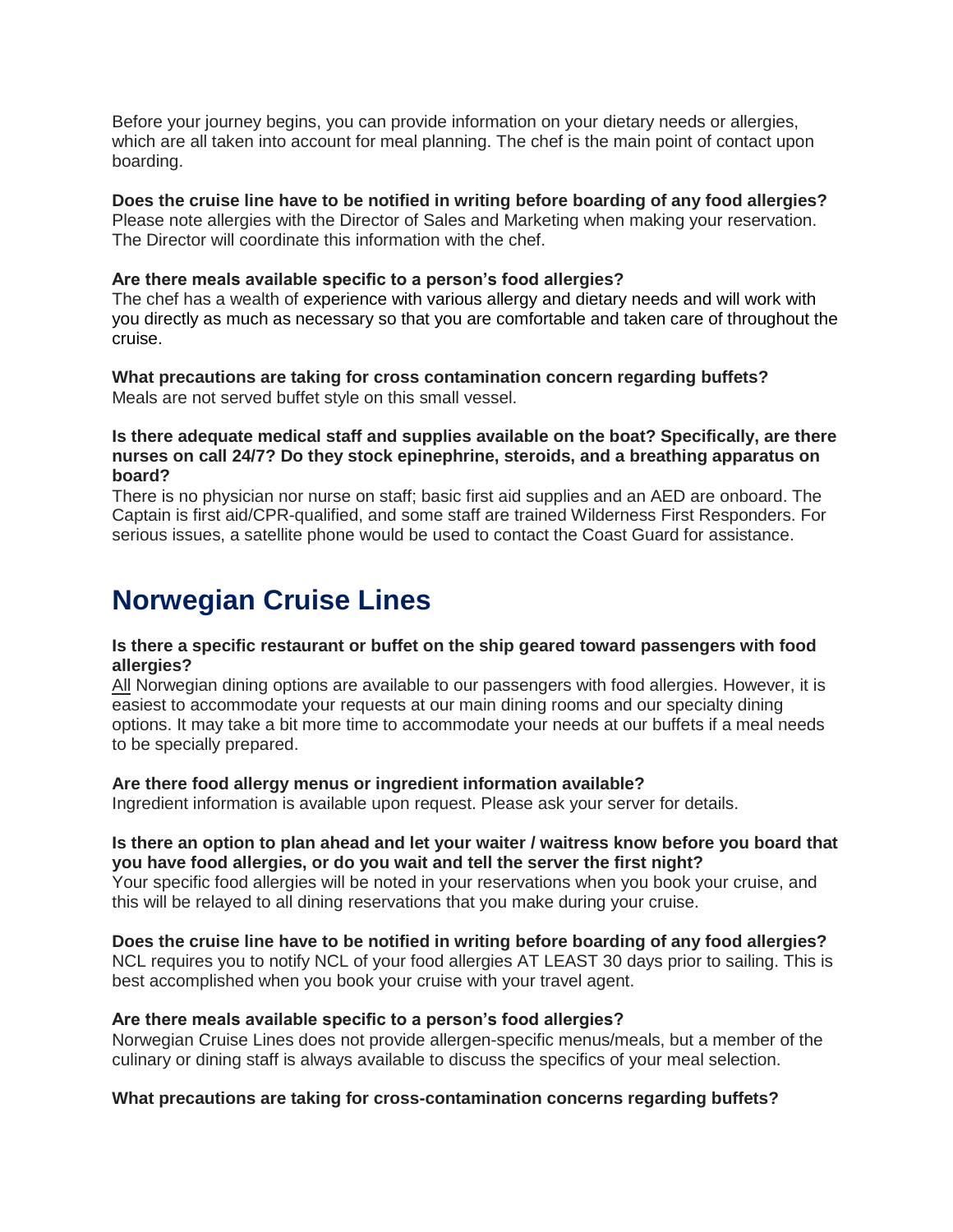All members of our culinary team, including chefs, servers, and kitchen staff are trained to take precautions to minimize cross contamination. Such measures may include hand washing, surface cleaning, using separate utensils, and taking other measures to avoid cross-contact with allergens during the cooking or serving process.

#### **Is there adequate medical staff and supplies available on the boat? Specifically, are there nurses on call 24/7? Do they stock epinephrine, steroids, and a breathing apparatus on board?**

A physician and nurse are on each ship to provide medical care and services at customary charges. Commonly used medications and basic medical supplies are kept on board and may be prescribed by the ship's doctor. The medical facilities are not open 24/7, but an on-call nurse or physician is always available for emergencies.

## <span id="page-9-0"></span>**Oceania**

Note: When you book the cruise, they document their records which alerts the Special Services department. The cruise line states that they are able to work to manage everyone's food allergies. However, once you book the cruise, you are required to sign a legal document which states the following: "Due to the severity of your allergy, we cannot guarantee that crosscontamination will not occur. We do pride ourselves in taking care of dietary requests with the utmost care and preparation. Once on board, the restaurant manager will meet with you to review all dietary needs and restrictions noted."

#### **Is there a specific restaurant or buffet on the ship geared toward passengers with food allergies? Are there food allergy accommodations only in the main dining room, or are they available at various eating areas around the ship?**

When you meet with the restaurant manager, he will alert you of all the restaurant venues on the ship so that you can safely eat at all the restaurants. The restaurant manager will work with you to build a schedule to know where you will be eating each meal during your trip.

#### **Are there food allergy menus or ingredient information available?**

When the restaurant manager builds your eating schedule, he will likely share with you the menus for a couple of days out.

#### **Is there an option to plan ahead and let your waiter / waitress know before you board that you have food allergies, or do you wait and tell the server the first night?**

Once you board, you meet with the restaurant manager who will alert your servers at each restaurant. You will develop a schedule with the restaurant manager so that he can work with the appropriate servers.

**Does the cruise line have to be notified in writing before boarding of any food allergies?** When you make the reservation, it is advised that you alert the cruise line so that they can inform the Special Services Department and best manage the situation. As stated, the cruise line will then have you sign a legal document.

**Are there meals available specific to a person's food allergies?** Yes.

**What precautions are taking for cross-contamination concerns regarding buffets?**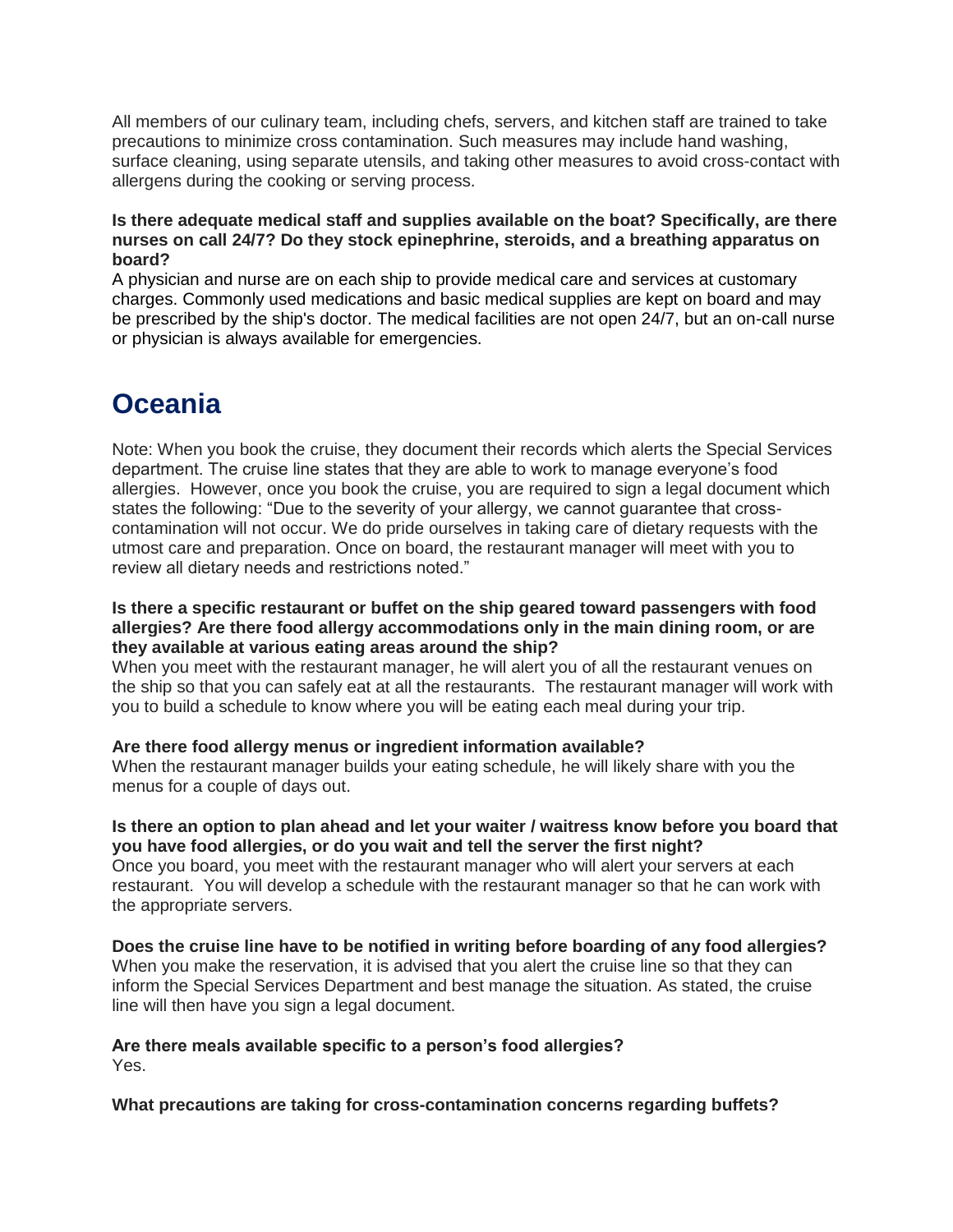Unfortunately, the cruise line cannot guarantee that cross-contamination will not occur anywhere on the ship.

#### **Is there adequate medical staff and supplies available on the boat? Specifically, are there nurses on call 24/7? Do they stock epinephrine, steroids, and a breathing apparatus on board?**

Yes, there is a medical center on board 24/7. The center stocks all necessary medications.

## <span id="page-10-0"></span>**Paul Gauguin Cruises**

#### **Is there a specific restaurant or buffet on the ship geared toward passengers with food allergies? Are there food allergy accommodations only in the main dining room, or are they available at various eating areas around the ship?**

There are three different restaurants on the ship. The ship works to accommodate allergies in all three restaurants. Food allergy accommodations are available in all three ship restaurants. The main restaurant is L'Etoile, and they also have two specialty restaurants which require a reservation.

#### **Are there food allergy menus or ingredient information available?**

Menus are printed a day in advance on the Paul Gauguin ships. When you arrive on the ship, please work with the maitre'd to determine which meals and food items are safe for your specific allergy.

#### **Is there an option to plan ahead and let your waiter/waitress know before you board that you have food allergies, or do you wait and tell the server the first night?**

When you make a reservation for a Paul Gauguin Cruise, you must alert the ship of all of your allergies. Once you are on board, work with your maitre'd on a daily basis to determine which meals are safe for your desired restaurants.

#### **Does the cruise line have to be notified in writing before boarding of any food allergies?**

The cruise line needs to be alerted upon making your reservation.

#### **Are there meals available specific to a person's food allergies?**

The ship will work with each individual to accommodate all of their food allergies.

#### **What precautions are taking for cross contamination concern regarding buffets?**

The ship does their best to accommodate each food allergy but cannot guarantee there will not be cross-contamination as they are small ships without separate food galleys.

#### **Is there adequate medical staff and supplies available on the boat? Specifically, are there nurses on call 24/7? Do they stock epinephrine, steroids, and a breathing apparatus on board?**

There is a mini Hospital onboard each ship stocked with all medications. A physician always travels with the ship. An individual can be medevacked and on land within 30 minutes.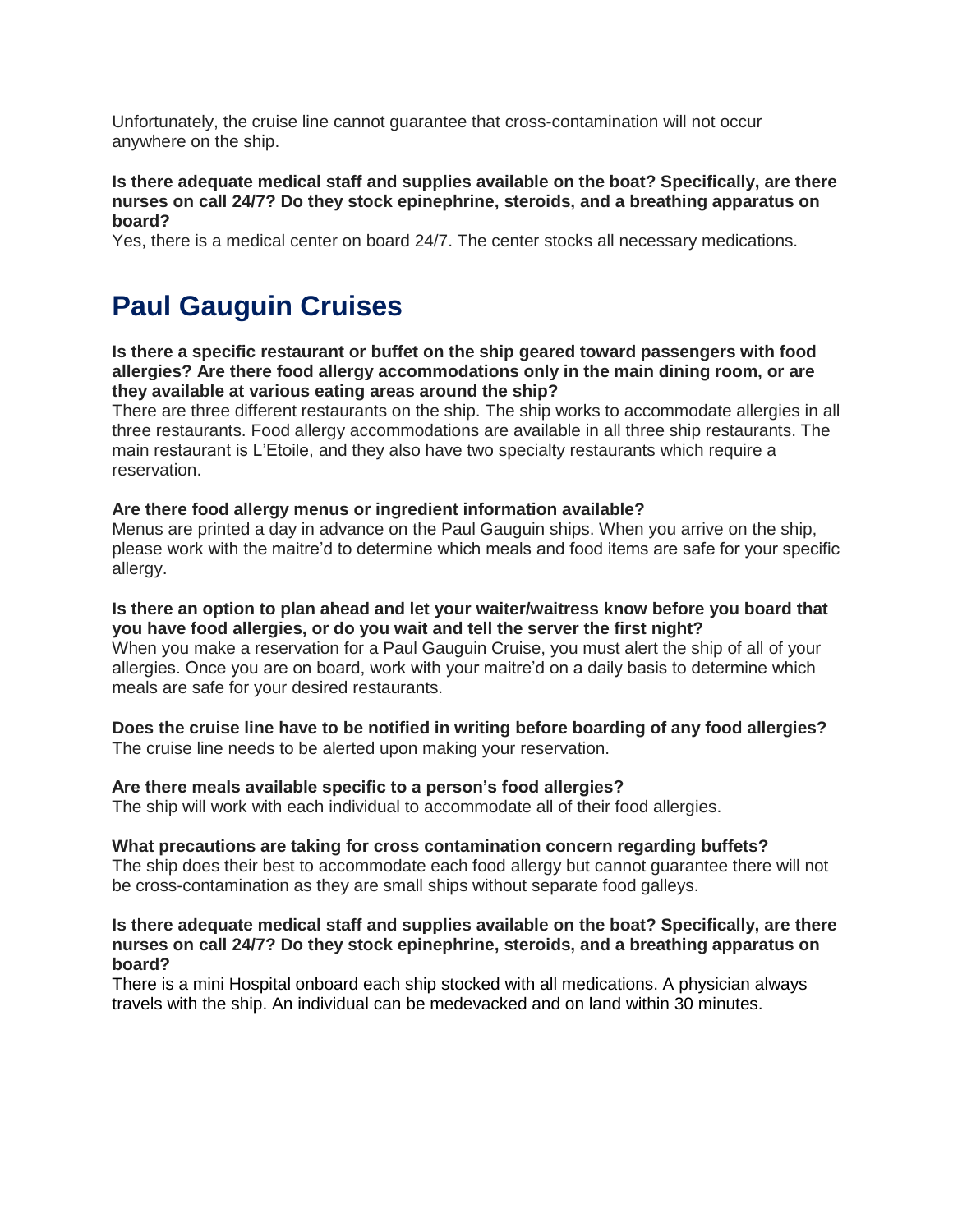# <span id="page-11-0"></span>**Pearl Seas Cruises**

#### **Is there a specific restaurant or buffet on the ship geared toward passengers with food allergies?**

All restaurants on the Pearl Seas cruises cater to an individual's dietary needs, including allergy needs.

#### **Are there food allergy accommodations only in the main dining room, or are they available at various eating areas around the ship?**

The ship works to accommodate allergies in all ship restaurants.

#### **Are there food allergy menus or ingredient information available?**

When you make a reservation, alert the cruise line of your allergies. This information will then be shared in your passenger manifesto. When you arrive at any restaurant, the waiter or waitress will already be aware of your allergies and be prepared to share with you what you can or cannot eat.

#### **Is there an option to plan ahead and let your waiter/waitress know before you board that you have food allergies, or do you wait and tell the server the first night?**

When you make the reservation and share your allergy information, this will then be included in your passenger manifesto. This manifesto will then be shared with every waiter/waitress that will be serving you on the ship.

#### **Does the cruise line have to be notified in writing before boarding of any food allergies?** You need to notify the ship when making your reservation.

#### **Are there meals available specific to a person's food allergies?**

When you arrive at each restaurant, your waiter or waitress will be prepared to advise you on the food that is safe or not safe for your food allergy(ies). As it is a small ship, on average 210 passengers, the waiters and waitresses will be prepared to advise you on the foods that are safe to eat at all times.

#### **What precautions are taking for cross-contamination concern regarding buffets?**

As this cruise line has very small ships, the chefs are very good at working to avoid crosscontamination and all food is cooked to order.

#### **Is there adequate medical staff and supplies available on the boat? Specifically, are there nurses on call 24/7? Do they stock epinephrine, steroids, and a breathing apparatus on board?**

A nurse practitioner is always on board and stocks the necessary medications.

# <span id="page-11-1"></span>**Polar Cruises**

**Is there a specific restaurant or buffet on the ship geared toward passengers with food allergies? Are there food allergy accommodations only in the main dining room, or are they available at various eating areas around the ship?**

On most ships, there is only one dining room, but on some of the bigger cruises, there are two dining rooms. All dining rooms accommodate passengers with food allergies. The chef will meet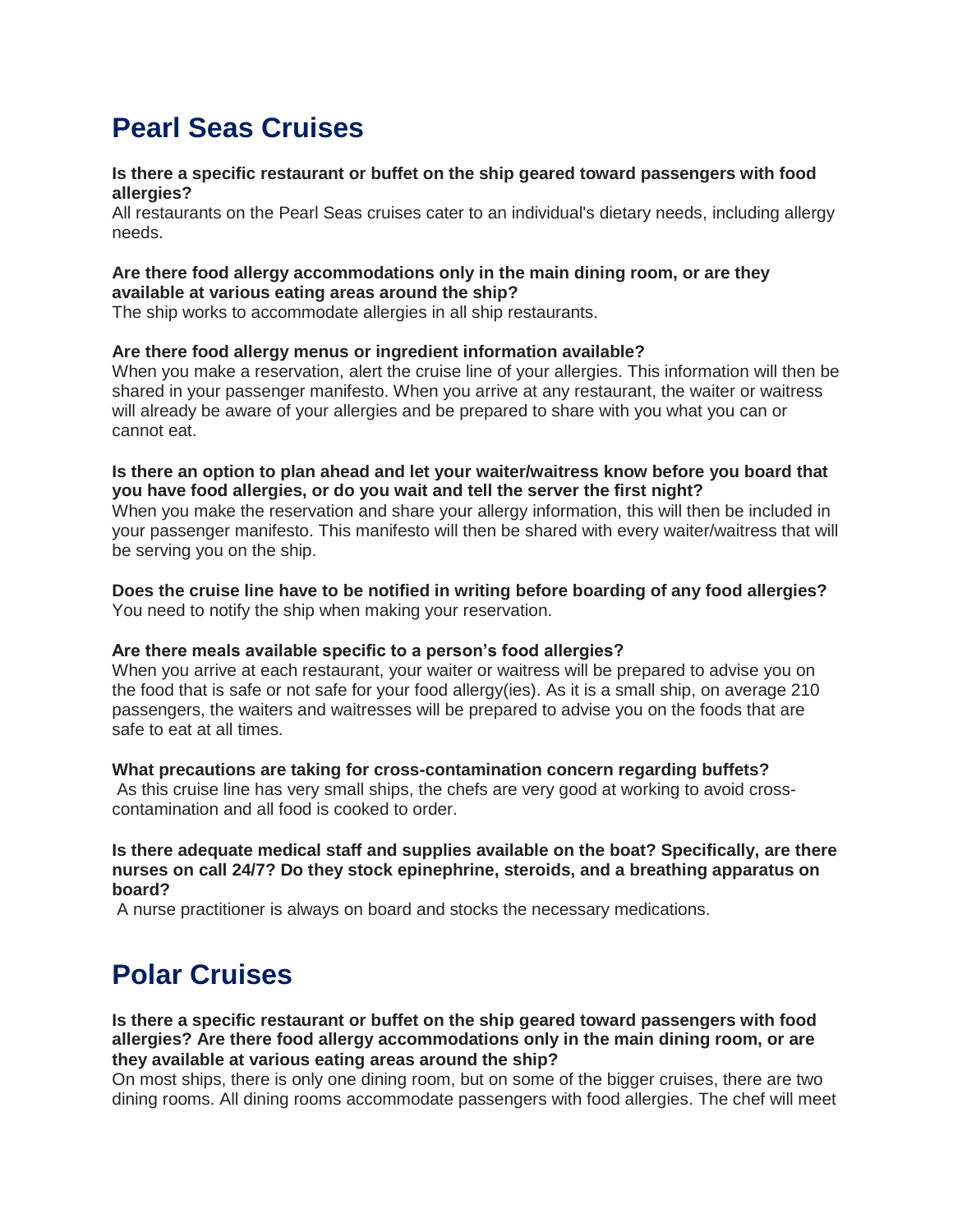with you at the beginning of voyage to advise you on what you can eat and what you must avoid.

#### **Are there food allergy menus or ingredient information available?**

No, but you can talk to the chef at the beginning of the cruise and figure out where and what you can eat safely.

#### **Is there an option to plan ahead and let your waiter/waitress know before you board that you have food allergies, or do you wait and tell the server the first night?**

Prior to boarding, you will indicate your allergies on the necessary passenger forms so that the staff is aware and can prepare before your arrival to the ship.

#### **Does the cruise line have to be notified in writing before boarding of any food allergies?**

Prior to boarding, you will indicate your allergies on the necessary passenger forms so that the staff is aware and can prepare before your arrival to the ship.

#### **Are there meals available specific to a person's food allergies?**

Yes, the ship works well with passengers to accommodate food allergies.

#### **What precautions are taken for cross-contamination concerns regarding buffets?**

Polar Cruises are small ships with fewer passengers, and they work hard to avoid crosscontamination.

#### **Is there adequate medical staff and supplies available on the boat? Specifically, are there nurses on call 24/7? Do they stock epinephrine, steroids, and a breathing apparatus on board?**

All ships have doctors on board and have the appropriate medicine to address allergy issues.

### <span id="page-12-0"></span>**Princess Cruises**

Very little information was found for this cruise line.

- For food allergy needs, you may talk to chefs at the restaurants and buffets. They will tell you what is safe and not safe. We have a dedicated and protective waitstaff.
- Dessert sherbet is dairy free.

# <span id="page-12-1"></span>**Quark Expeditions**

Very little information was found for this cruise line.

There is a knowledgeable and attentive staff to handle food allergy needs. The head chef is Chef Manfred. Most of the food is made on the ship and not bought from companies. Food is made from scratch.